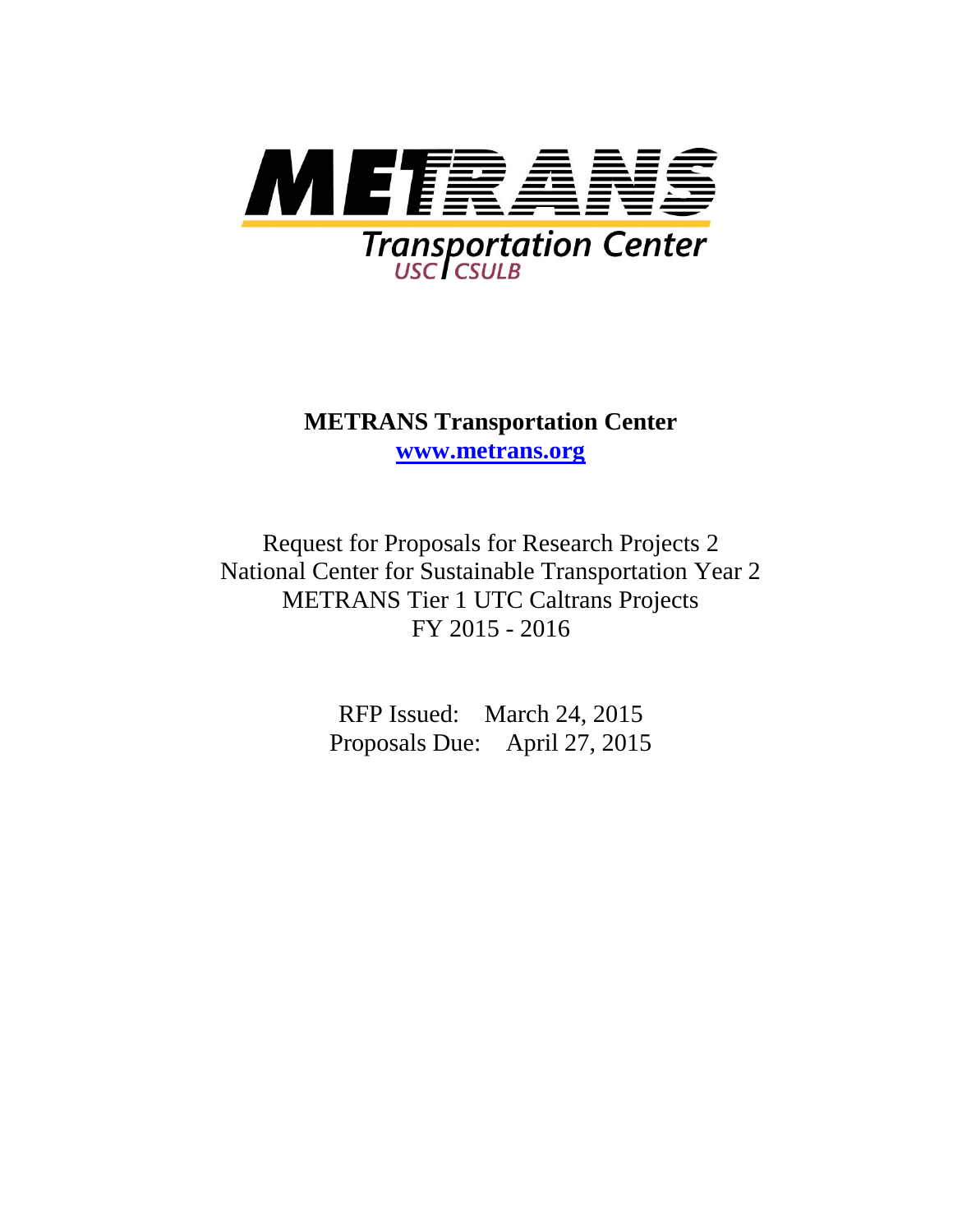## **Table of Contents**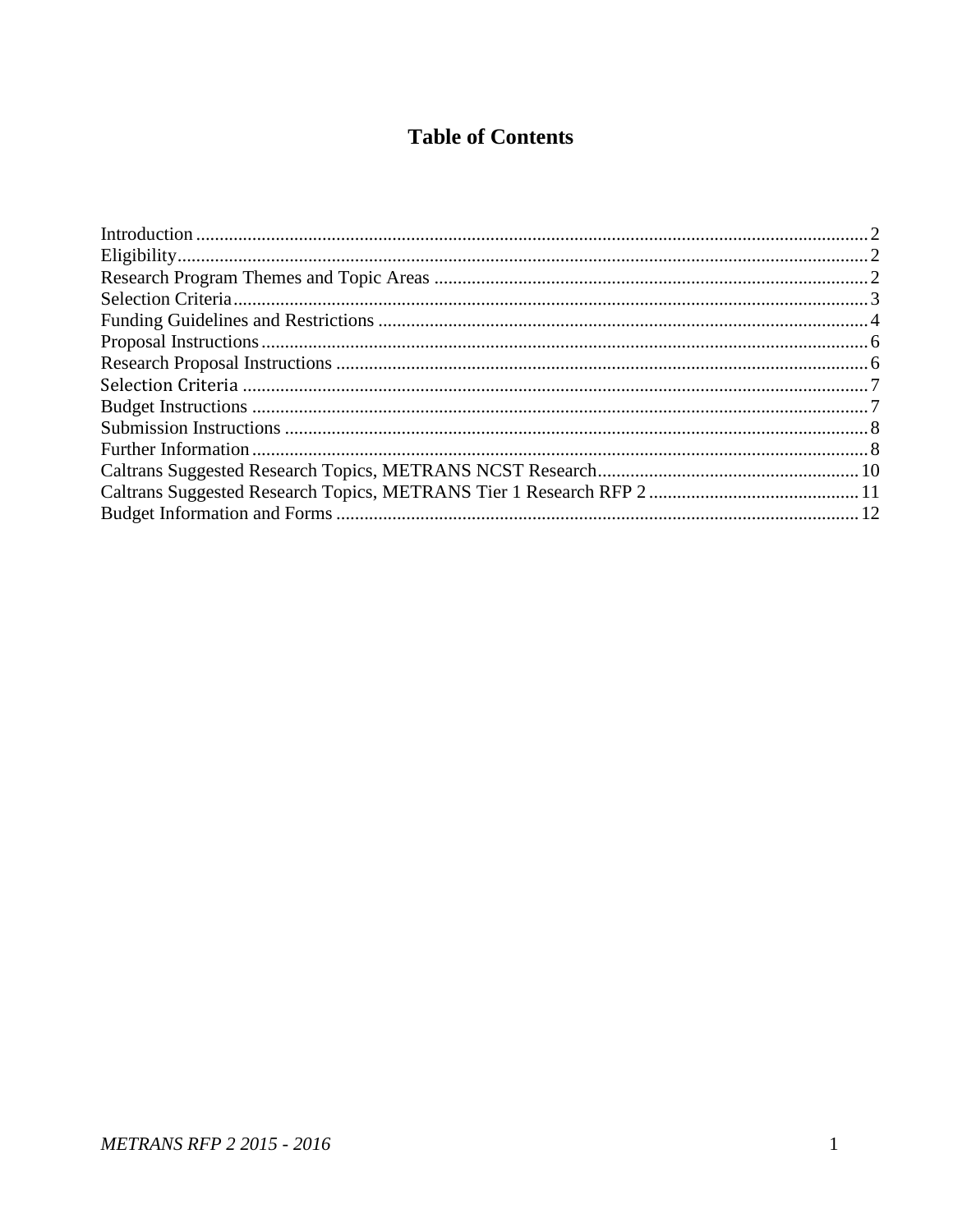#### <span id="page-2-0"></span>**Introduction**

The METRANS Transportation Center includes the METRANS University Transportation Center (UTC), MetroFreight, and the National Center for Sustainable Transportation (NCST). The METRANS UTC is a United States Department of Transportation (USDOT) Tier 1 University Transportation Center. It is a partnership of the University of Southern California (USC) and California State University, Long Beach (CSULB). MetroFreight is a Volvo Research and Education Foundation Center of Excellence. METRANS is a partner in NCST, a National UTC led by University of California, Davis. METRANS emphasizes research directed at solving significant metropolitan transportation problems while contributing to knowledge. We expect that METRANS funded research will result in scholarly publications and will serve as seed funding that generates larger grants from other sources.

#### *This RFP*

METRANS is issuing this RFP to allocate Year 2 NCST and additional METRANS Year 2 Tier 1 research funding. For NCST, proposals are requested that address the thematic areas of the Center. Tier 1 proposals are requested for *specific Caltrans research projects only*. Funding available under this RFP is approximately \$400,000 for METRANS NCST Projects and \$300,000 for METRANS Tier 1 Projects. The amount awarded under this RFP will be determined by the quality and relevance of proposals received. Given the anticipated competition for these funds, prospective applicants should carefully consider their expertise relative to the thematic areas of NCST and the Caltrans topics. We anticipate that projects funded under this RFP will begin in the summer or fall of 2015.

Those who have submitted proposals to METRANS in response to previous RFPs are advised to read this RFP carefully, as several changes have been made regarding topic areas, eligibility, and evaluation criteria.

The remainder of this RFP describes eligibility requirements, research topics, selection criteria, funding guidelines and restrictions, project requirements, and proposal instructions as well as budget instructions and sample budget sheets for both USC and CSULB. Submission instructions and a METRANS cover page are also provided.

#### <span id="page-2-1"></span>**Eligibility**

Full-time tenure track and research faculty members eligible to serve as Principal Investigators at USC or CSULB are eligible to serve as Principal Investigators on METRANS UTC grants. Proposals may include multiple investigators. Proposals may also include research faculty and non-tenure track faculty from USC and CSULB as Co-Principal Investigators.

## <span id="page-2-2"></span>**Research Program Themes and Topic Areas**

#### **1. National Center for Sustainable Transportation**

The goal of the NCST is to produce research that directly supports the efforts of policy makers and professionals to improve the sustainability of the transportation system. Proposed research may be in any discipline and multidisciplinary topics are encouraged when appropriate. The NCST Leadership Council has encouraged the Center to support research in the area of climate change adaptation and system resiliency and proposals that address the economic and/or equity implications of environmental sustainability strategies.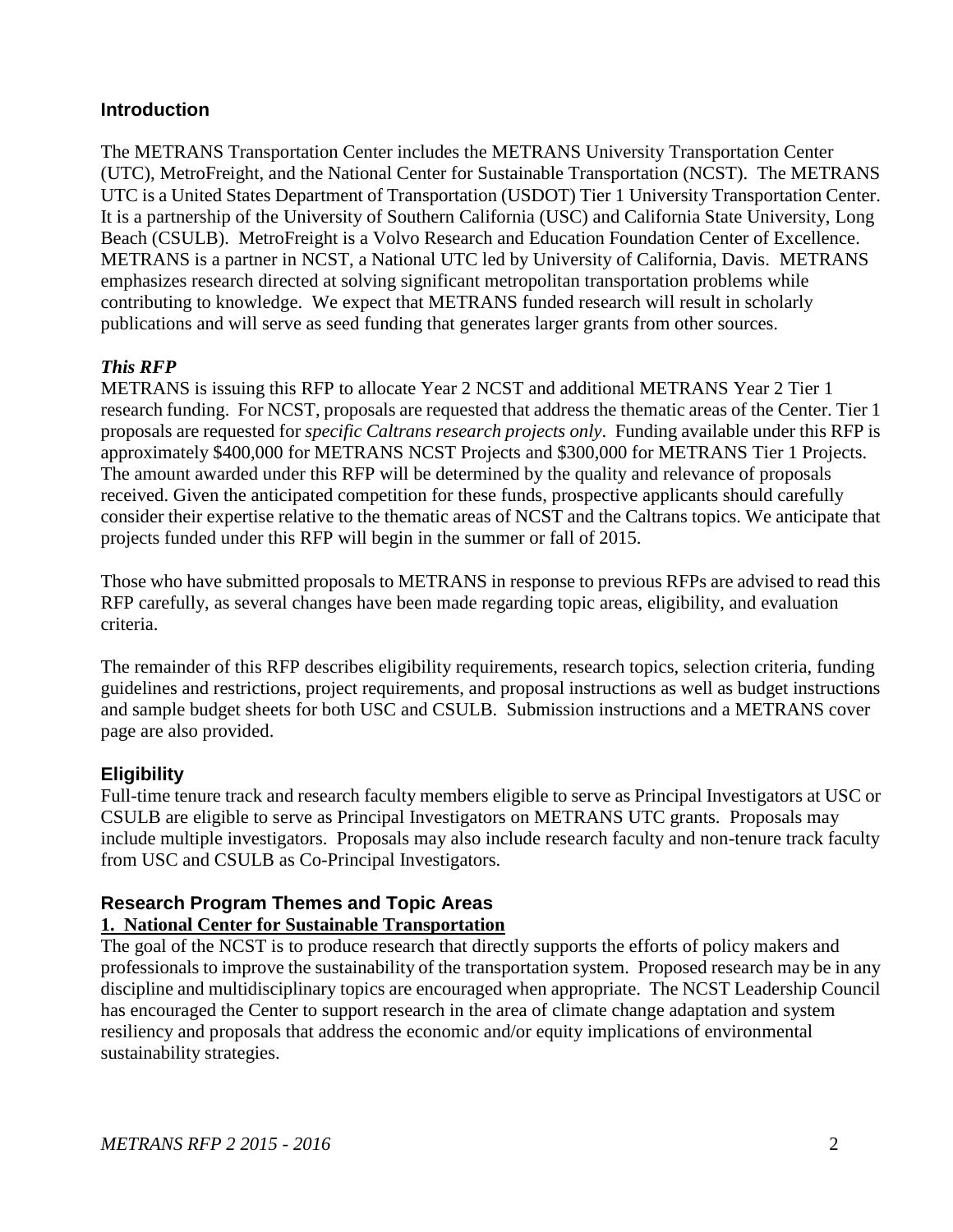The primary METRANS focus area for NCST research is improving efficiency and sustainability in urban freight. Improvements may be achieved through technology, operational efficiencies, or policy incentives. All modes of surface freight transport are of interest. Possible topics include: 1) system management strategies to facilitate truck movements, 2) consolidation or other load management strategies, 3) more efficient fuels, vehicles, or modes.

Proposals addressing other sustainability topics that fall within the mission of METRANS – solving transportation problems in large metropolitan areas – are also encouraged. Proposals may address passenger or freight transport. Possible topic areas include: 1) spatial patterns and the sustainability of passenger and freight transport, 2) public transit management and productivity, 3) resiliency of urban transportation systems.

Funding for the NCST is from both the US Department of Transportation and by Caltrans. Submission of proposals consistent with *both* the mission of METRANS and the mission of Caltrans and its research needs for the NCST is encouraged. NCST Caltrans topics are described in Appendix A.

#### *White Papers*

NCST encourages propo**s**als for white papers that offer a synthesis of the literature on a specific sustainability topic of critical policy interest. The white papers should summarize the state of knowledge and identify research gaps. White papers are aimed at a broad audience of professionals and policy-makers. The white papers are typically funded at \$10,000 - \$12,000.

#### **2. METRANS TIER 1 UTC**

This RFP seeks proposals on the following METRANS Tier 1 Caltrans topics only:

- Identification of Warehousing and Distribution Centers in California
- Freight Mobility Patterns of Key California Industries
- Methods for Assessing Project Benefits and Costs across Modes
- Rail Operating and Capacity Model Assessment

These topics are further described in Appendix B.

#### <span id="page-3-0"></span>**Selection Criteria**

Transportation researchers and practitioners will evaluate proposals. Proposals will be selected on the basis of their evaluations along with programmatic priorities. Proposals will compete both within topics and across topics. METRANS does not guarantee that proposals will be funded in all topic areas, or that any proposal will be funded.

Reviewers will evaluate proposals according to the following selection criteria:

- Demonstrated relevance to the above research program themes (a requirement)
- Quality and research significance
- Student involvement
- Reasonableness of budget and cost-effectiveness
- Oualifications to perform work and likelihood of successful completion
- Match funding and potential for attracting larger grant funding
- Prior performance on METRANS grants (if applicable)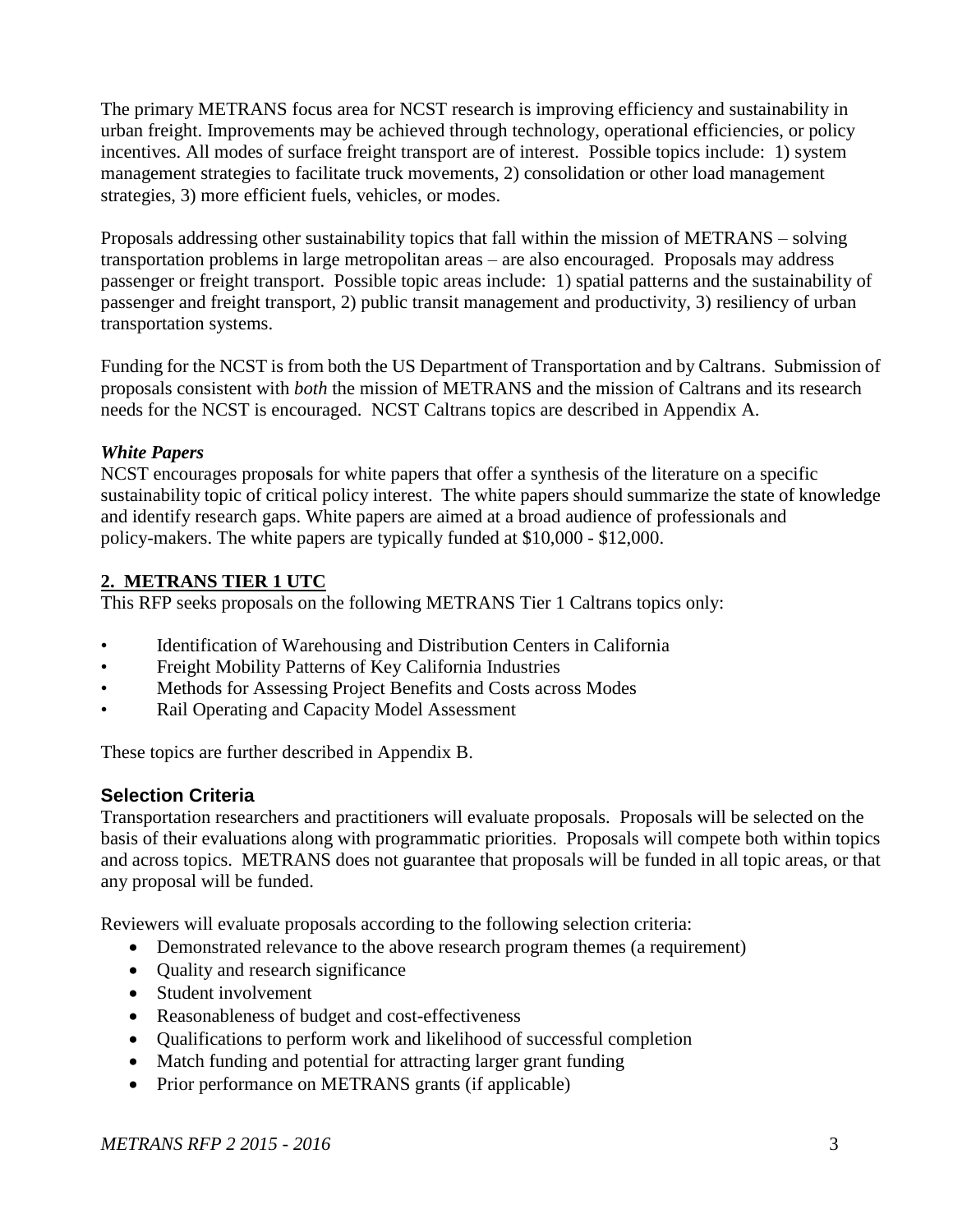Proposals that involve collaboration between CSULB and USC, interdisciplinary proposals that cross school boundaries as well as participation from outside organizations are encouraged.

Proposers are encouraged to communicate with members of the METRANS Executive Committee or other outside organizations in the development of research proposals. A list of Executive Committee members can be found in the directory page of [www.metrans.org](http://www.metrans.org/). Commitments of participation (for example data sharing or match funding) from outside of METRANS will be a consideration in making awards. *Any project that involves data collection, access to facilities, or cooperation of a private or public entity must include a letter of participation from the entity*.

Proposers are encouraged to include undergraduate students in the research project if appropriate. There are potential funding opportunities through various university programs that could support students working on METRANS projects, for example the USC Viterbi School of Engineering Merit Research Program, or the USC McNair Scholars Programs. Proposers are strongly encouraged but not required by this RFP to explore such opportunities with their schools and universities.

#### *Match Funding*

The USDOT University Transportation Center program requires a non-federal match as a condition of the federal funds. Caltrans provides only a portion of the required match. Thus METRANS encourages proposals that include match funding from non-federal sources. Proposals that include at least a 10% hard match (e.g. contribution to direct costs from external source) will receive priority consideration. For additional information, contact METRANS Assistant Director Victoria Valentine Deguzman at [VictoriV@usc.edu.](mailto:VictoriV@usc.edu)

#### *Project Selection*

The METRANS Executive Committee will make final project selections, taking into account reviewer evaluations, programmatic priorities, and prior project performance. For Caltrans funded projects, Caltrans will approve selected projects. Executive Committee members are allowed to submit proposals, but are not allowed to be present during deliberations and voting related to their proposals.

#### <span id="page-4-0"></span>**Funding Guidelines and Restrictions**

Budgets should be conservative and cost-effective. Funding should be directed at new and original work. In some cases, METRANS will consider continuations of prior METRANS projects that have achieved significant results and have a high potential for deployment, scholarly products or large grants. PIs may submit multiple proposals, though it is unlikely that any PI will be awarded more than one grant. PIs with current METRANS grants are eligible to apply. However, grants will not be awarded to PIs with outstanding deliverables (draft or final report; research brief) on prior METRANS grants.

Funds should be spent in a manner that provides publishable results, especially in refereed journals. In general, faculty salary (summer or academic year), student support, and tuition/fee reimbursement are allowed expenses. Proposers are encouraged to budget travel to one domestic conference to present project results. Funding for students is expected in all projects, including research assistant salary and any additional costs for student presentations at conferences. Overhead and fringe benefits should also be included in the budget. A limited amount of travel for data collection purposes, materials, and supplies may be included, provided that they are a direct expense related to completing the work. International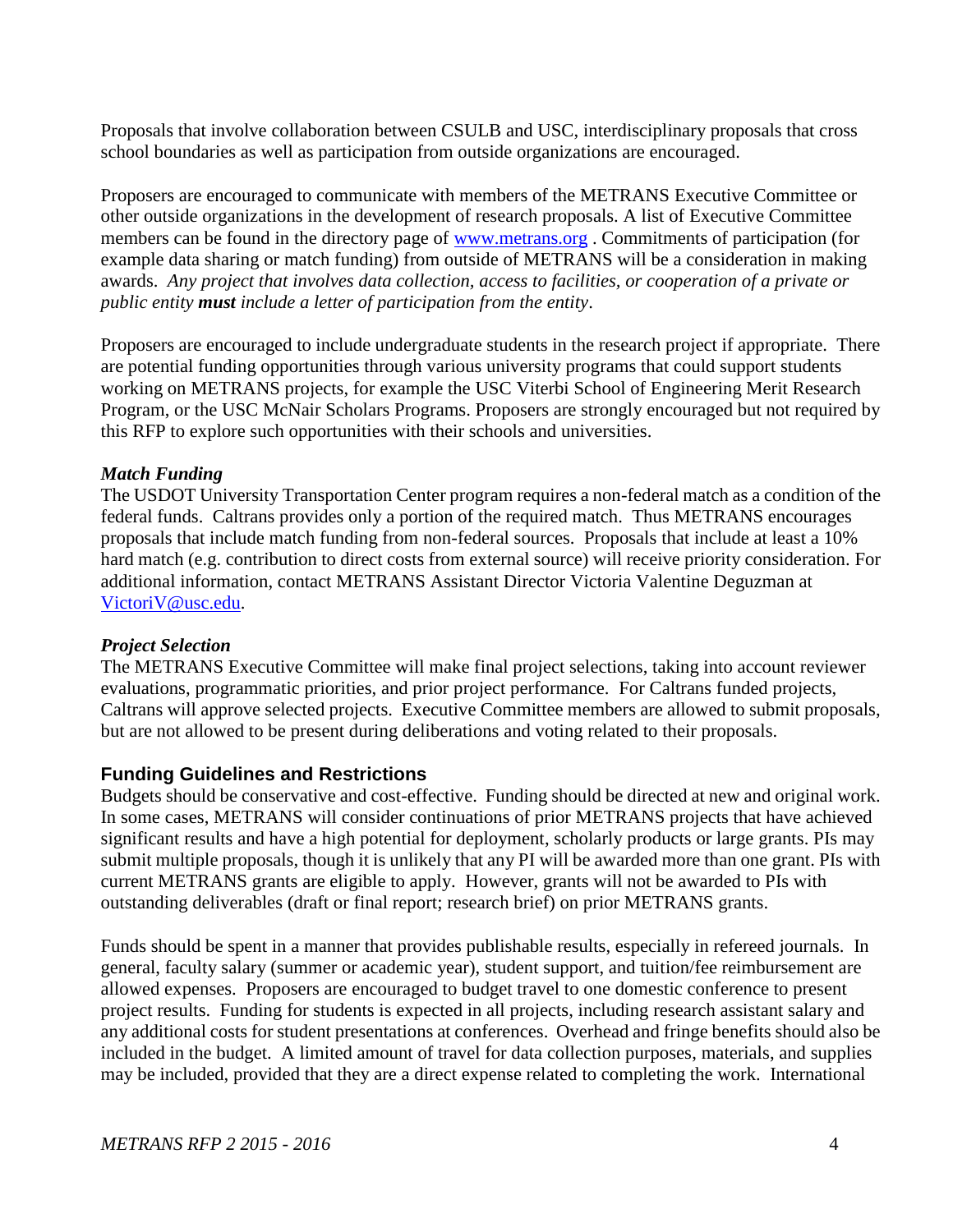travel is not permitted.

Proposers are discouraged from budgeting for computers, equipment, support staff, outside consultants, or any salary that goes beyond normal academic or summer compensation. These may only be included if specific justification is provided as to why the work cannot be completed without the expense. In no case shall CSULB or USC employees be hired on a consulting basis.

METRANS funded proposals will be set up as satellite accounts in the proposers' departments at USC and as extramural accounts from the CSULB Foundation at CSULB. PIs *will not* have individual contracts or grants from the funding agencies (Caltrans and USDOT).

Funding Guidelines:

- Research project awards have a maximum of \$100,000 per year.
- The typical project duration is one year.
- NCST white paper proposals are targeted at \$10,000 \$12,000. White paper budgets in excess of this amount require justification of any additional costs.
- **Note that conservative and cost-effective budgets are strongly encouraged.** METRANS reserves the right to reduce the budgets of submitted proposals. Projects should be budgeted to begin on July1, 2015 and end by June 30, 2016.

#### **Research Initiation Awards**

Research initiation awards from both NCST and METRANS Tier One Center are available to tenure track Assistant Professors, with preference for faculty who have not been previously funded for research in transportation. These awards are limited to \$35,000 for one year. These awards will receive priority consideration over regular awards. Research initiation proposals are subject to the same selection criteria and peer review process as regular proposals.

#### Project Requirements:

All research projects have the following requirements (guidelines and templates may be found at [http://www.metrans.org/research.htm\)](http://www.metrans.org/research.htm)

- Semi-annual progress reports conforming to METRANS guidelines.
- A Draft Final Report, conforming to METRANS guidelines, which must be delivered 30 days prior to the completion date of the project. The Draft Final Report is subject to peer review. The Draft Final Report should include an executive summary, document the research project, and be complete, original, well organized and accurate.
- A Final Report that complies with the review comments and requirements must be delivered within 30 days after the review of the Draft Report. Draft Final and Final Reports are distributed via the METRANS website, and are submitted to METRANS sponsors and to various publications databases.
- A separate statement listing publications, presentations and inventions resulting from research; names of students supported along with their degree status; and a summary of project results. This statement is to be submitted with the Draft Final Report.
- A 2 to 4 page Research Brief suitable for a general audience that summarizes the main findings of the research and its contribution to practice or policy. This brief is to be submitted with the Draft Final Report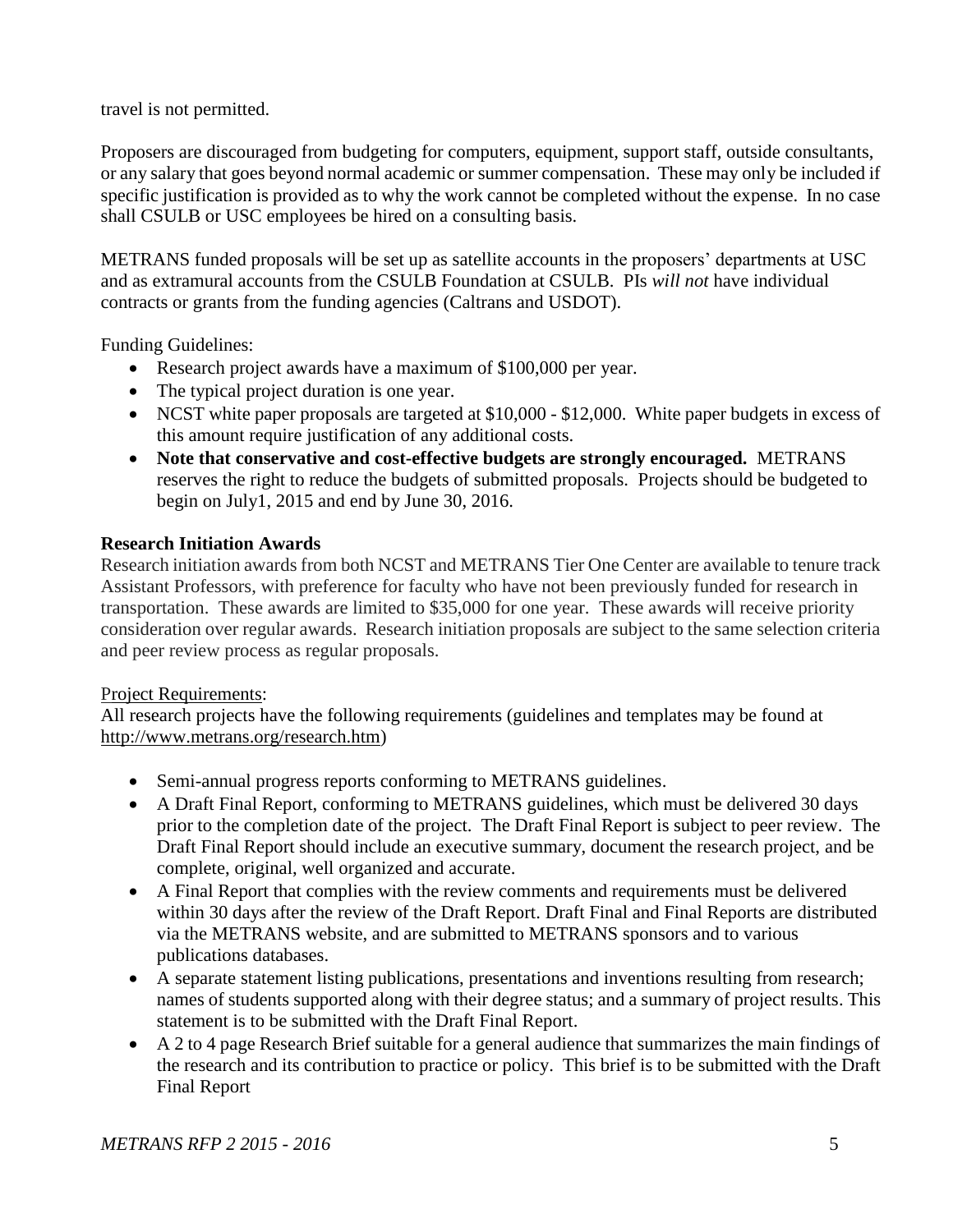- A brief Biographical Sketch for each of the project's investigators to be submitted with the Draft Final Report. A template for the biographical sketch will be provided with the notification of award. The biographical sketch is to be submitted with the Draft Final Report
- At least one presentation of the funded project's research at a thematic conference organized by METRANS, and located in the Los Angeles region.
- Timely reporting of all information requested for the METRANS Annual Report.
- Copies of all papers submitted to journals or conferences that are based on the project's research. Copies should be provided to the METRANS Administrator.
- Acknowledge METRANS support in all work that results from METRANS funding, including peer-reviewed publications and conference presentations.

White paper projects have the following requirements:

- Semi-annual progress reports conforming to METRANS guidelines if the project exceeds 6 months duration.
- A Draft White Paper submitted 30 days prior to the completion date of the project. The Draft White Paper is subject to peer review.
- A Final White Paper that responds to the review comments must be delivered within 30 days after the review of the Draft white paper has been received by the author. The white papers are distributed by NCST and METRANS, and are submitted to METRANS and NCST sponsors and to various publications databases.
- A brief Biographical Sketch for each of the project's investigators to be submitted with the Draft white paper. A template for the biographical sketch will be provided with the notification of award. The biographical sketch is to be submitted with the Draft Final Report
- Timely reporting of all information requested for the METRANS Annual Report.

Projects funded by Caltrans have additional reporting and budget requirements. Authors of proposals selected for Caltrans funding will be informed of these requirements.

### <span id="page-6-0"></span>**Proposal Instructions**

### <span id="page-6-1"></span>**Research Proposal Instructions**

Research proposals should be succinct and clearly written for a mixed technical and non-technical audience. Proposals are limited to no more than 8 pages in sections  $3 - 7$ . Budget and other forms are included in Appendix C. Each proposal must include the following sections:

- 1. Cover page (use the form provided in Appendix C)
- 2. Project objective and project abstract (see research page at [www.metrans.org](http://www.metrans.org/) for examples; no more than one page)
- 3. Background and motivation for the topic to be addressed (problem to be addressed, what has been done previously, why it is important, and relevance to selected research areas)
- 4. Methodology (the methodology by which project objectives will be accomplished)
- 5. Tasks, Schedule and Deliverable (steps that will be followed in executing the methodology, and when they will be completed)
- 6. Description of the expected research product and contribution to practice (e.g. peer-reviewed publication)
- 7. Qualifications (the research team's relevant skills and experience that will help ensure success)
- 8. Budget justification (strong justification should be provided for unusual expenses, e.g.,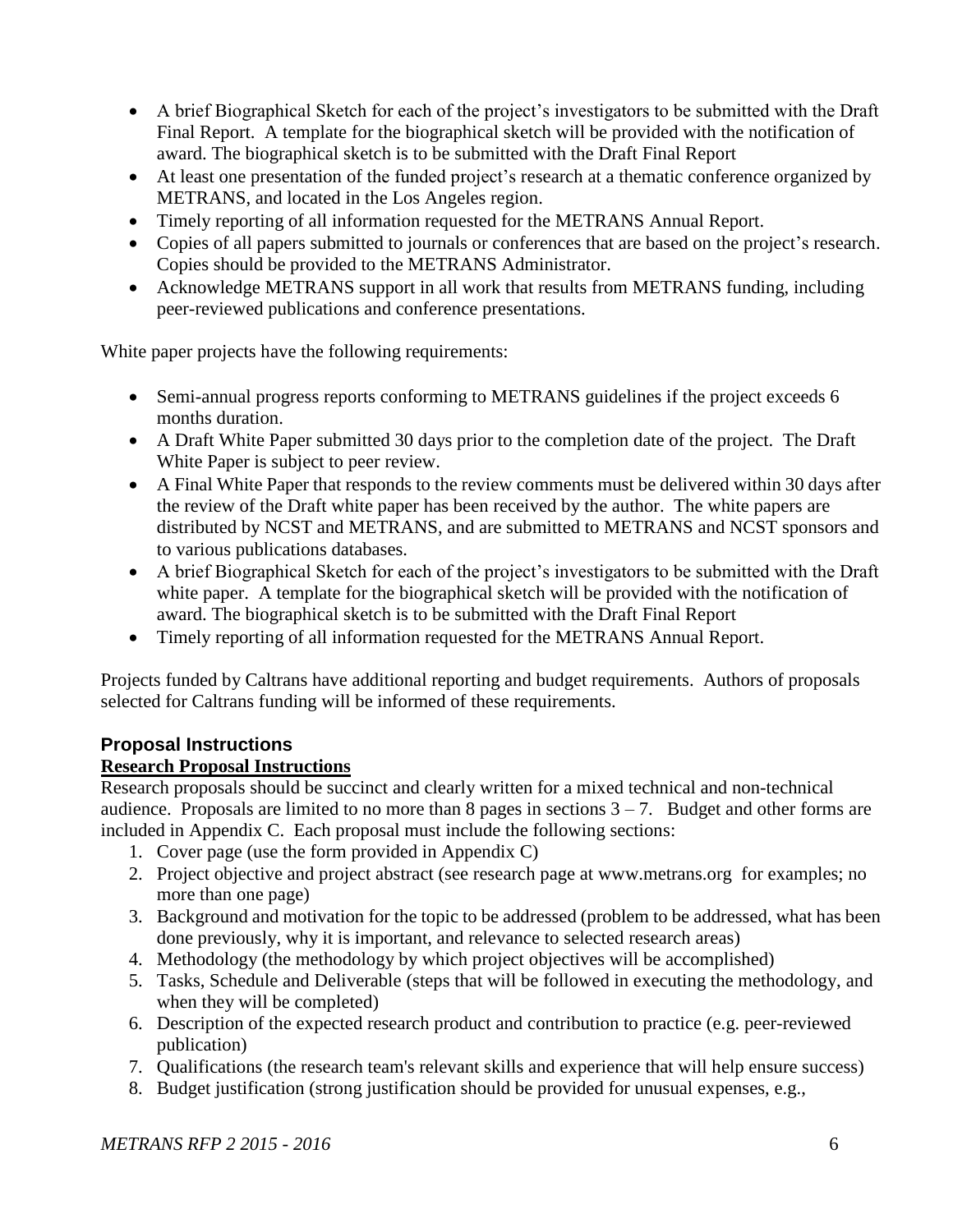equipment). The extent of student involvement should be clearly stated

- 9. Reference List (no limit)
- 10. Budget (1 page.) For USC proposals, use the form provided in Appendix B. For CSULB proposals, include with your proposal the budget that is used for the clearance process.
- 11. Prior Project Accomplishments (1 page maximum. List publications, students who have received support from prior METRANS funding, and other grants received as a result of METRANS funding. Provide information on any policies, technologies, or products implemented as a result of the research).
- 12. Letters of participation, or match funding commitment (attached, any number and length) *Letters of participation are required for any project that involves data collection from private or public entities, access to private or public facilities, or cooperation of private or public entities.*
- 13. Short bios for all investigators and a list of recent (past 5 years or less) publications and funded research projects (2 page maximum).

#### **White Paper Proposal Instructions**

White paper proposals must include the following: 1) Cover page (use the form provided in Appendix C); 2) 1-2 page description of the proposed topic; 3) 1 page bio that includes recent relevant publications; 4) budget. Budget and other forms are included in Appendix C.

Proposals should demonstrate their responsiveness to METRANS selection criteria, according to the following guidelines:

<span id="page-7-0"></span>

| <b>Selection Criteria</b>                            | <b>Most Relevant Section(s)</b>         |
|------------------------------------------------------|-----------------------------------------|
| Relevance to research theme areas                    | Background/Objective                    |
| Quality and research significance                    | Methodology/Tasks                       |
| Student involvement                                  | Budget justification                    |
| Reasonableness of budget and cost-effectiveness      | Budget justification                    |
| <b>Qualifications</b>                                | Qualifications                          |
| Match funding $\&$ potential for other grant funding | Budget justification, Methodology/Tasks |
| Prior performance                                    | Prior project accomplishments           |

#### <span id="page-7-1"></span>Budget Instructions

*For USC:* Please use your School guidelines in preparing your budget. For Price, see [http://www.usc.edu/schools/price/intranet/research\\_admin.html](http://www.usc.edu/schools/price/intranet/research_admin.html) for proposal and budget instructions. Contact Elizabeth Gatchalian [\(egatchal@usc.edu\)](mailto:egatchal@usc.edu) for budget assistance. For VSOE, contact your department grants administrators. Note, tuition cost share is limited to PhD students. Please show the cost share in your budget. Tuition charges are not subject to overhead. The indirect cost rate is 50%, and the difference from the audited rate is to be shown as a cost share.

*For CSULB:* Budget guidelines for CSULB faculty are contained in Appendix C. Proposals submitted by CSULB faculty must be approved via the University's internal clearance process prior to submission. Early budget consultation with Office of Research and Sponsored Programs is essential. Once the budget is finalized, internal clearance will be initiated by the Office of Research and Sponsored Programs (ORSP).

CSULB faculty should begin the process by submitting a Notice of Intent at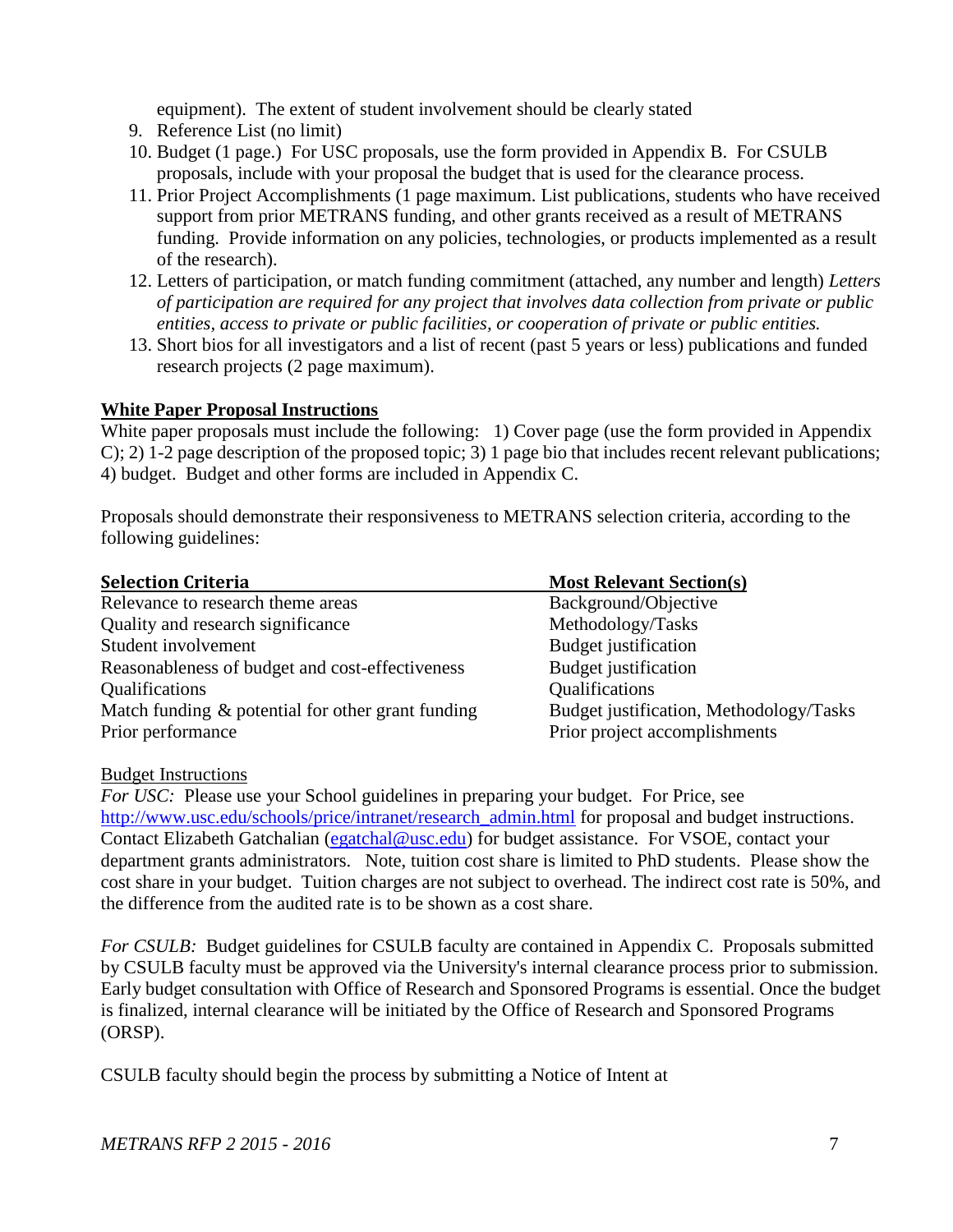[http://www.csulb.edu/divisions/aa/research/our/information/forms/intent/.](http://www.csulb.edu/divisions/aa/research/our/information/forms/intent/) If you have any questions, please contact ORSP Pre-Award Specialists David Smith (562 985-5330, David.Smith@csulb.edu) or Nora Momoli (562 985-1567, [Nora.Momoli@csulb.edu\)](mailto:Nora.Momoli@csulb.edu).

Please note that all proposals must include a budget; proposals submitted without budget will be determined to be incomplete and rejected.

#### <span id="page-8-0"></span>**Submission Instructions**

Email a pdf copy (max 10 MB) of each proposal to METRANS Assistant Director Victoria Valentine Deguzman at VictoriV@usc.edu on or before 5:00 pm on April 27, 2015. Please title your PDF file as last name, first initial, university, and a number if more than one is being submitted. For example, a first or single submission would be SmithJ\_CSULB. A second submission would be SmithJ\_CSULB2**.** 

NOTE to PIs: Please do not submit more than one proposal per email. If more than one proposal is to be submitted, please send each in separate emails, noting the number of the subsequent proposal in the subiect line of each email (for example, Second Proposal, Third Proposal, etc.). Proposals received later than the deadline will be rejected. **It is the responsibility of the PI to deliver the proposal by the deadline and to confirm receipt.** 

One copy of the proposal will be retained in the Assistant Director's office, and must contain all information on the budget form. A second budget form may omit information that can be used to determine faculty salaries (e.g., months of effort). This budget will be included when the proposal is sent for review. If you submit a proposal with salary information omitted, be sure to provide one electronic copy of EACH budget. For CSULB proposals, include with your proposal the budget that is used for the clearance process. Please note that all proposals must include a budget; proposals submitted without budgets will be determined to be incomplete and rejected.

#### **METRANS will reject proposals that: (1) are received after the deadline, (2) do not conform to eligibility requirements, (3) are incomplete, or (4) do not conform to thematic requirements.**

#### <span id="page-8-1"></span>Further Information

For further information, METRANS Director Genevieve Giuliano can be reached at (213) 740-3956 or [giuliano@usc.edu](mailto:giuliano@usc.edu) . In addition, check [www.metrans.org](http://www.metrans.org/) for information on current projects, center organization, and links to outside agencies.

For further information regarding program rules and procedures contact METRANS Assistant Director, Vicki Valentine Deguzman at (213) 821-1025 or [VictoriV@usc.edu.](mailto:VictoriV@usc.edu)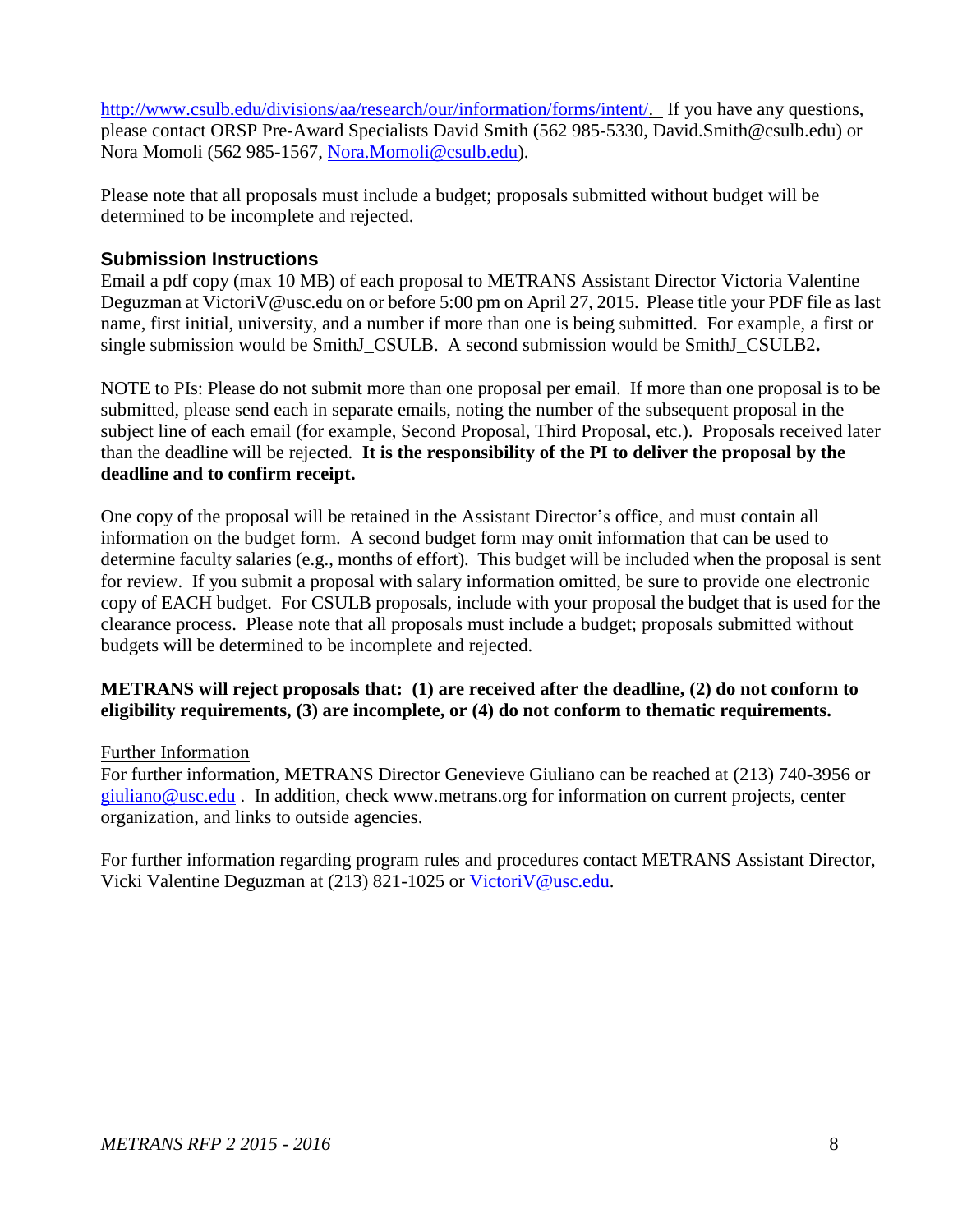# **Appendices**

**Appendix A**

**Caltrans Suggested Research Topics METRANS NCST Research**

**Appendix B**

**Caltrans Suggested Research Topics METRANS Tier 1 Research**

**Appendix C**

**Budget Information and Forms**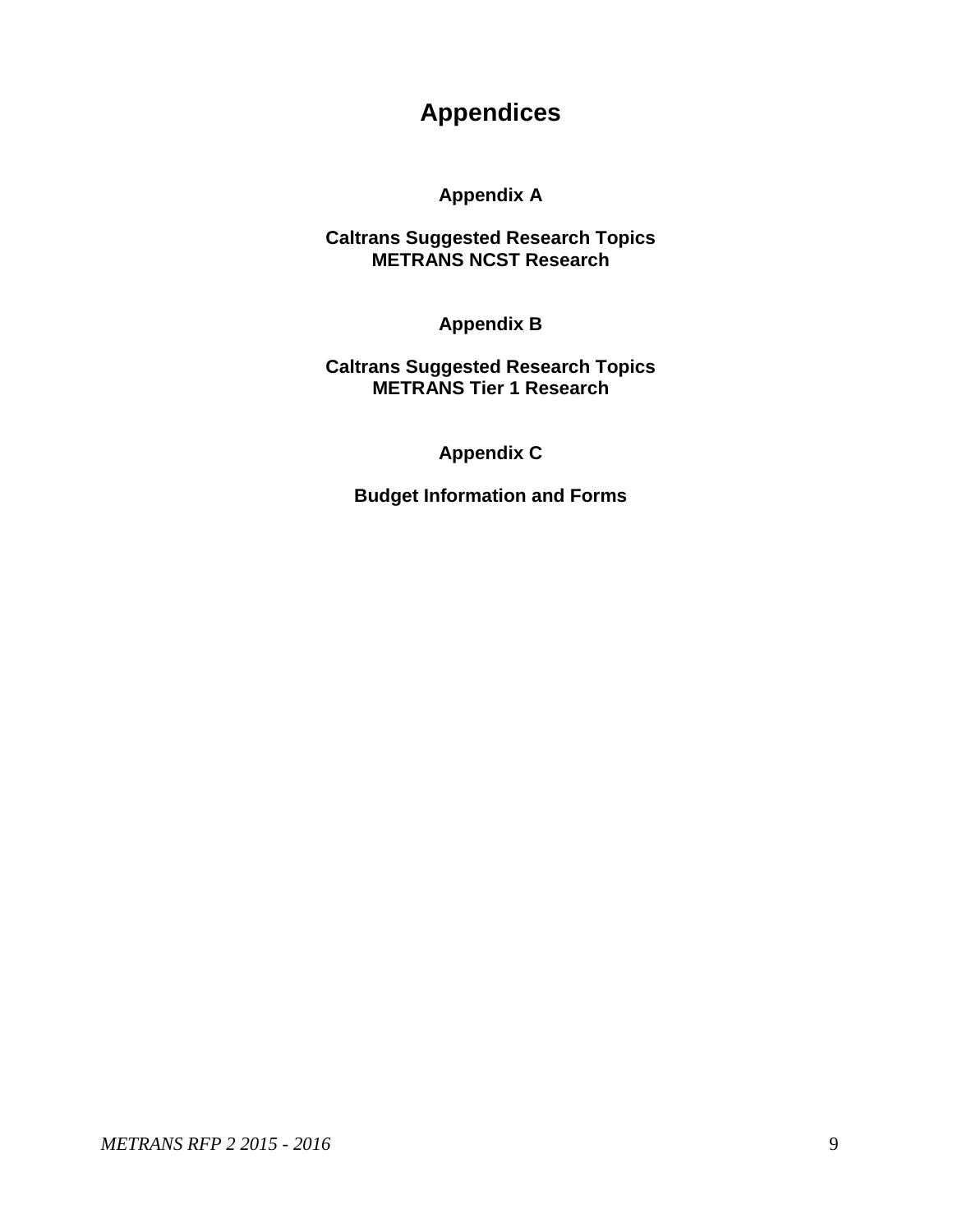## **Appendix A**

### **Caltrans Suggested Research Topics, METRANS NCST Research**

<span id="page-10-0"></span>Caltrans requests proposals that fall within one or more of the following areas:

- Low-impact infrastructure and efficient system operation
- Low-impact travel and sustainable land use
- Governance and institutional change

In addition, Caltrans has identified the following topics (addressed in white papers in the NCST's Year 1 program) as high priority areas for research projects:

- Managing Roadways Systems to Reduce GHG Emissions and Improve Energy Efficiency
- Reduction of Lifecycle GHG Emissions from Road Construction and Maintenance
- Future of Freight Travel Demand in the United States
- Effectiveness of Land Use and Demand Strategies in Reducing Vehicles-Miles-Traveled and GHG Emissions for Passenger Travel
- Working toward a Policy Framework for Reducing GHG Emissions in the Transportation Sector
- Assessing Transportation Financing Options from a GHG Perspective
- Climate Change Adaptation for State, Regional, and Local Agencies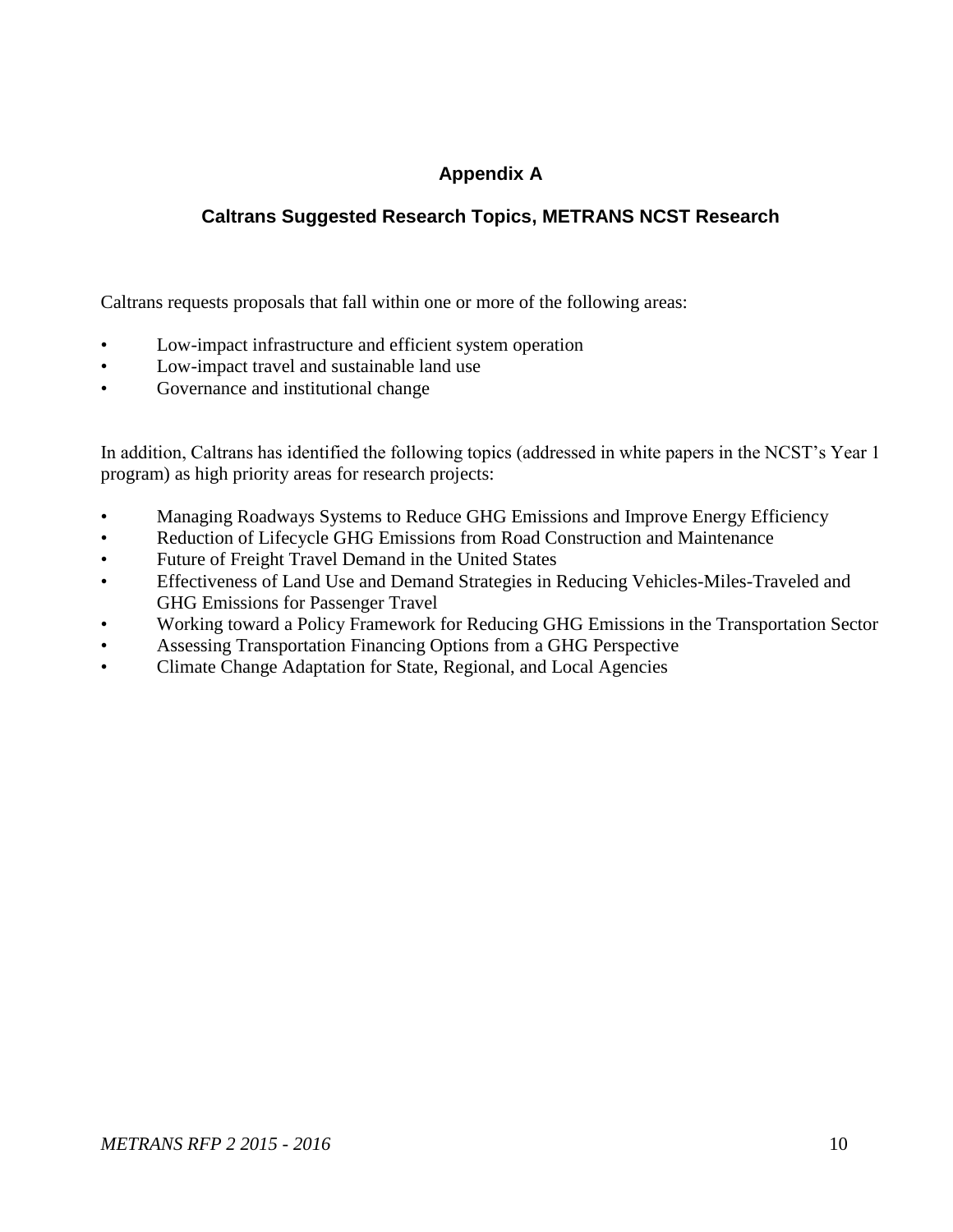## **Appendix B**

## **Caltrans Suggested Research Topics, METRANS Tier 1 Research RFP 2**

## <span id="page-11-0"></span>CALTRANS DIVISION OF TRANSPORTATION PLANNING FREIGHT PLANNING BRANCH RESEARCH TOPICS

- **•** Identification of Warehousing and Distribution Centers in CA This research would identify the distribution of warehousing and distribution activities in California, and trace historical patterns. The purpose of the research is to understand the dynamics of warehouse and distribution location and predict likely future patterns.
- **Freight Mobility Patterns of Key CA Industries –** The purpose of this research is to develop a basic understanding of industry location patterns within California. Goods movement demand is driven by the location of freight suppliers (manufacturing, agriculture, trade) and demanders (retailers, exporters, consumers). Industry location therefore is an important factor in predicting goods movement on the highway and rail systems. Where are the state's top 15 – 20 industries located? Where are the state's major industry clusters? Where are new firms locating, and why? What are the state's emerging industries, and where are they locating?

## CALTRANS DIVISION OF RAIL AND MASS TRANSPORTATION RAIL PLANNING BRANCH – RESEARCH TOPICS

- **Methods for Assessing Project Benefits and Costs across Modes –** This research would identify and evaluate methodologies for comparing project proposals from different modes. This multi-mode analysis could have many applications. Specifically, Caltrans is interested in using a multi-mode analysis to develop priorities for project proposals under the Interregional Transportation Improvement Program (ITIP). Possible methods could include cost/benefit analysis, cost-effectiveness analysis, multi-criteria methods, etc. Evaluation would consider advantages and disadvantages, including considerations such as appropriateness, applicability across potential types of projects, data requirements, and feasibility of implementation.
- **Rail Operating and Capacity Model Assessment This project would conduct a survey of existing** passenger rail operations/scheduling modeling tools and capacity modeling tools (both simulation models and static planning models). The survey would identify existing models, provide a description of the models, their purpose, their relative strengths and weaknesses – including data intensiveness, cost to run and expertise necessary to run, their ownership and whether Caltrans could access the models for use (e.g., can licenses be purchased, are they hosted by a public agency, are they proprietary, etc.). Examples of models that Caltrans is aware of include:
	- o Rail capacity simulation: RTC, Rail Ops (Aecom), RailEval (DecisionTec), RailSys, RailPlan, Open Track and Vision
		- o Rail operations: Viriato (SMA), VoyagerPlan, and OmniTimes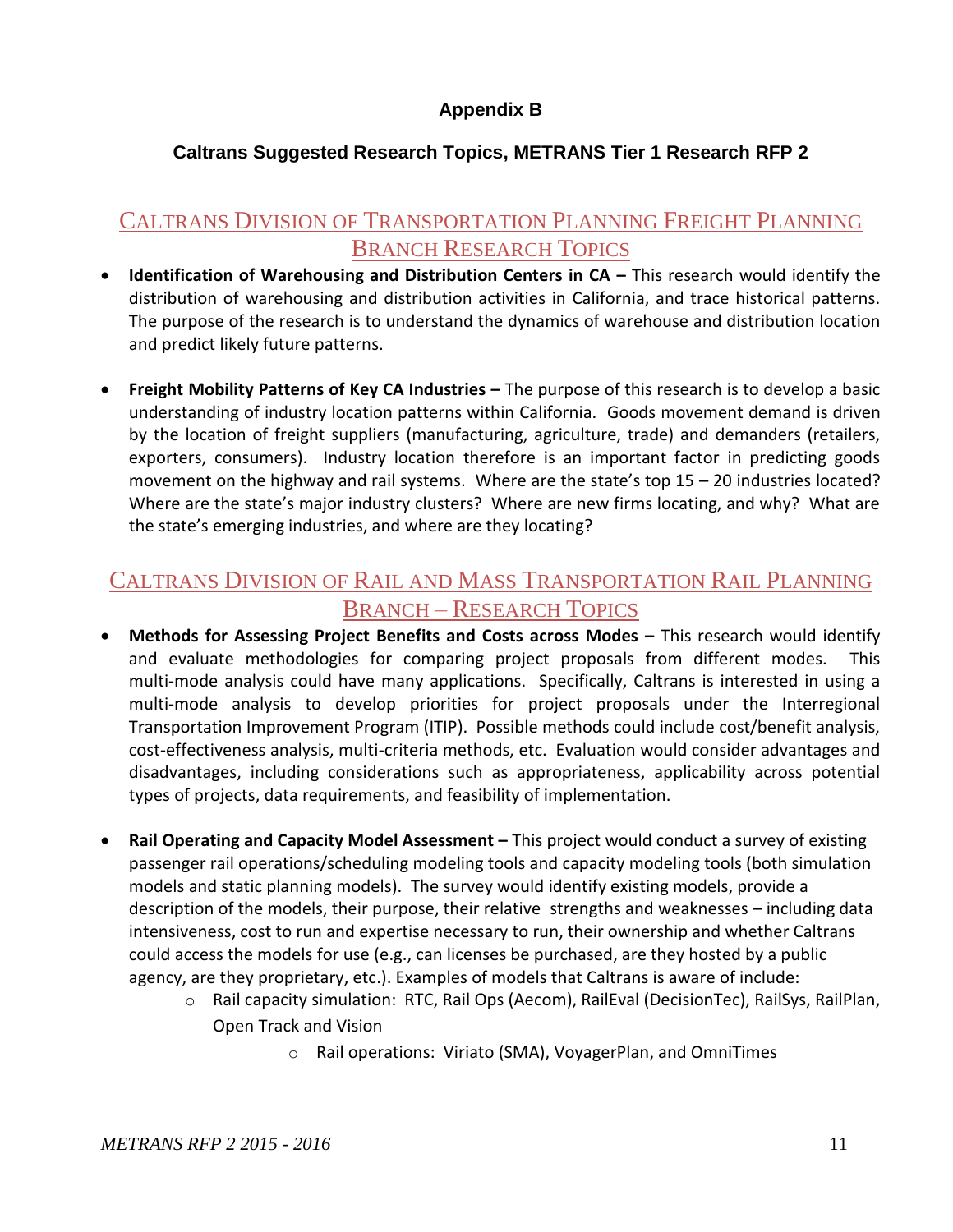# **Appendix C**

<span id="page-12-0"></span>**Budget Information and Forms**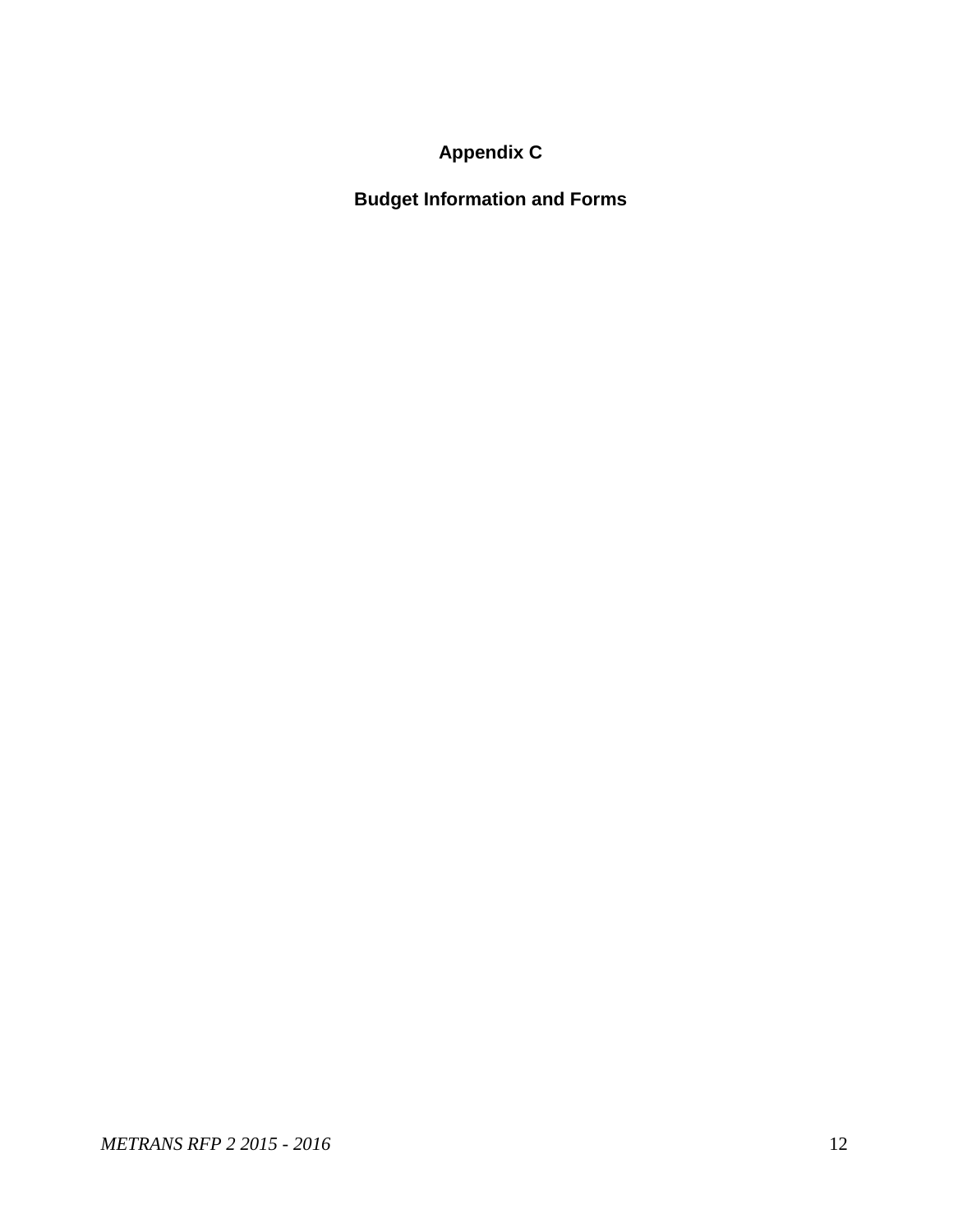# **USC Budget Form**

| Category                        | Monthly<br>Salary        | % of Time<br>on Program                                                                                                | Number of<br>Months |          | Budget (\$)                                                                        |
|---------------------------------|--------------------------|------------------------------------------------------------------------------------------------------------------------|---------------------|----------|------------------------------------------------------------------------------------|
| <b>Faculty Salary</b>           | X                        |                                                                                                                        | $X \sim$            | $\equiv$ | $\overline{\phantom{a}}$ and $\overline{\phantom{a}}$ and $\overline{\phantom{a}}$ |
| <b>Faculty Salary1</b>          | $\overline{\phantom{a}}$ | $\mathbf{X}$                                                                                                           |                     | $\equiv$ | $\overline{\phantom{a}}$                                                           |
| <b>Student Support</b>          |                          | $X \t  X \t  X \t  X$                                                                                                  |                     | $=$      |                                                                                    |
| Type of Student                 |                          | <u> 1989 - Johann John Stone, mars et al. 1989 - John Stone, mars et al. 1989 - John Stone, mars et al. 1989 - Joh</u> |                     |          |                                                                                    |
| Student Support*                |                          |                                                                                                                        |                     |          |                                                                                    |
| Type of Student                 |                          |                                                                                                                        |                     |          |                                                                                    |
| <b>Fringe Benefits</b>          | Rate                     |                                                                                                                        | Total               |          |                                                                                    |
| Tuition                         |                          |                                                                                                                        | Total               |          |                                                                                    |
| <b>Conference Travel</b>        |                          |                                                                                                                        |                     |          |                                                                                    |
| <b>Other Travel</b>             |                          |                                                                                                                        |                     |          |                                                                                    |
| <b>Materials and Supplies</b>   |                          |                                                                                                                        |                     |          |                                                                                    |
| Equipment (list)                |                          |                                                                                                                        |                     |          |                                                                                    |
| Other Direct Expenses (itemize) |                          |                                                                                                                        |                     |          |                                                                                    |
| Tuition cost share              | Units Rate               |                                                                                                                        | Total               |          |                                                                                    |
| Overhead (50%)                  |                          |                                                                                                                        |                     |          |                                                                                    |
| TOTAL FUNDS REQUESTED           |                          |                                                                                                                        |                     |          |                                                                                    |

\* Use additional faculty and student lines only if more than one professor or student.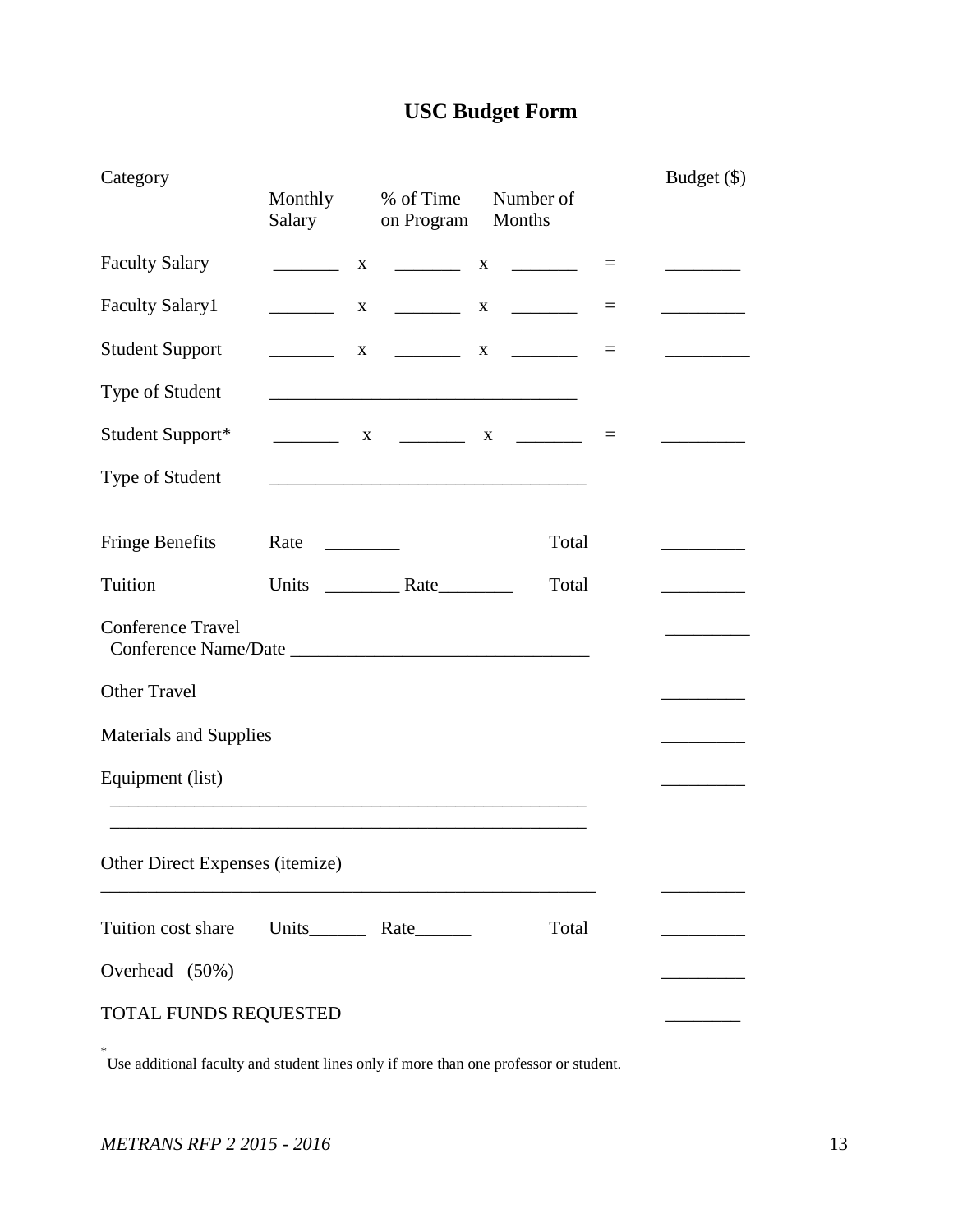#### **CSULB Budget Instructions**

Proposals and the proposal budgets submitted by CSULB faculty must be approved via the CSULB Office of Research and Special Program's (ORSP) internal clearance process prior to submission.

CSULB faculty should begin the process by submitting a Notice of Intent at <http://www.csulb.edu/divisions/aa/research/forms/> and completing all of the applicable documents, including the budget form and applicable details, e.g., fringe rates and F&A.

For CSULB proposals, include with your proposal the budget that is used for the clearance process. Please note that all proposals must include a budget; proposals submitted without budgets will be determined to be incomplete and rejected.

If you have any questions on clearance, please contact ORSP Pre-Award Specialists Mr. David Smith (562 985-5330, [David.Smith@csulb.edu\)](mailto:David.Smith@csulb.edu) or Ms. Nora Momoli (562 985-1567, [Nora.Momoli@csulb.edu\)](mailto:Nora.Momoli@csulb.edu).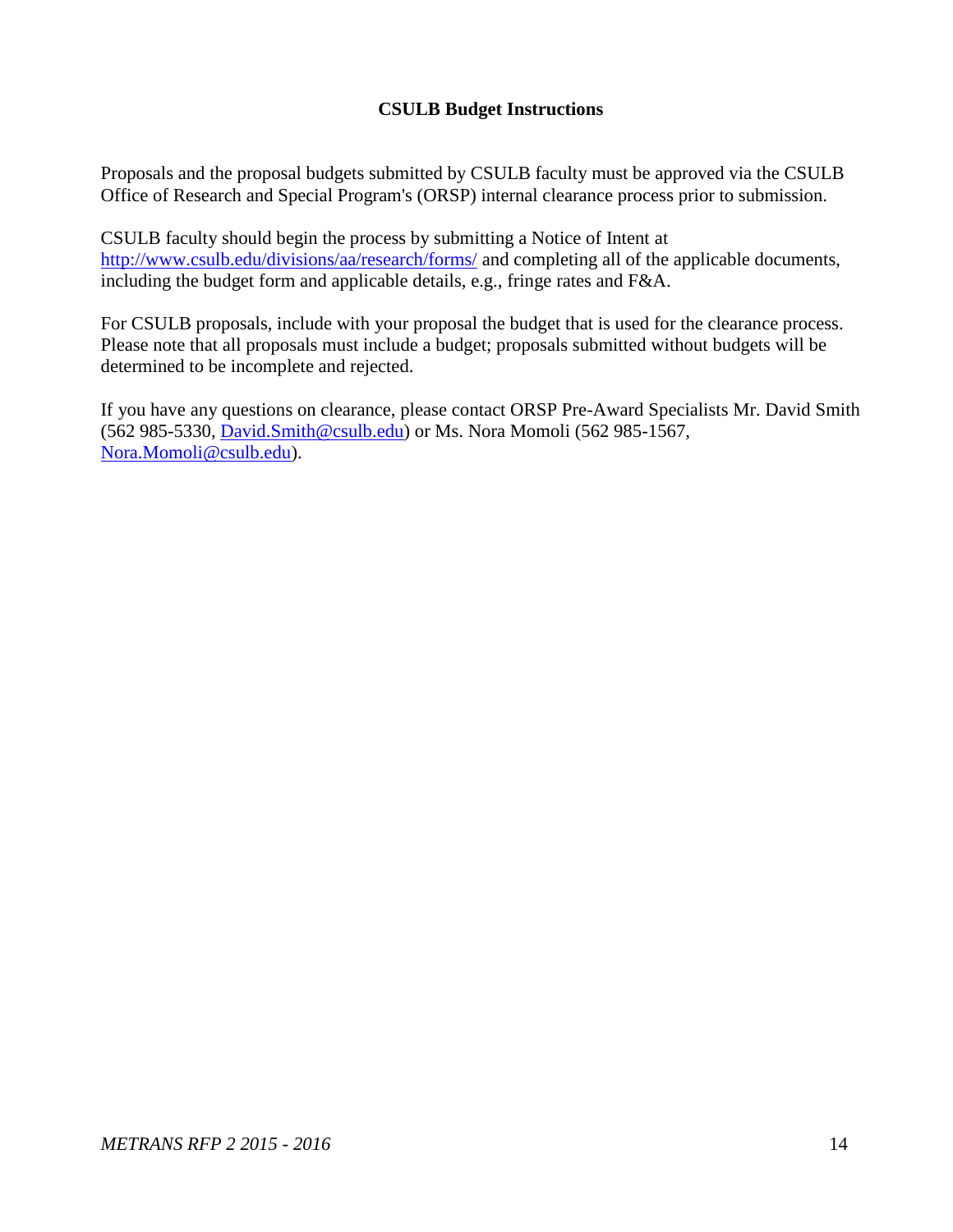#### METRANS Cover Page

| Title                     |
|---------------------------|
|                           |
| Tier 1 Topic Area         |
|                           |
|                           |
| <b>Mailing Address</b>    |
|                           |
|                           |
|                           |
|                           |
|                           |
| Co-Principal Investigator |
|                           |

Are you submitting this proposal elsewhere, or are you currently receiving funding in the same area of research? Yes \_\_\_\_\_\_ No \_\_\_\_\_

If yes, please describe circumstances and funding source